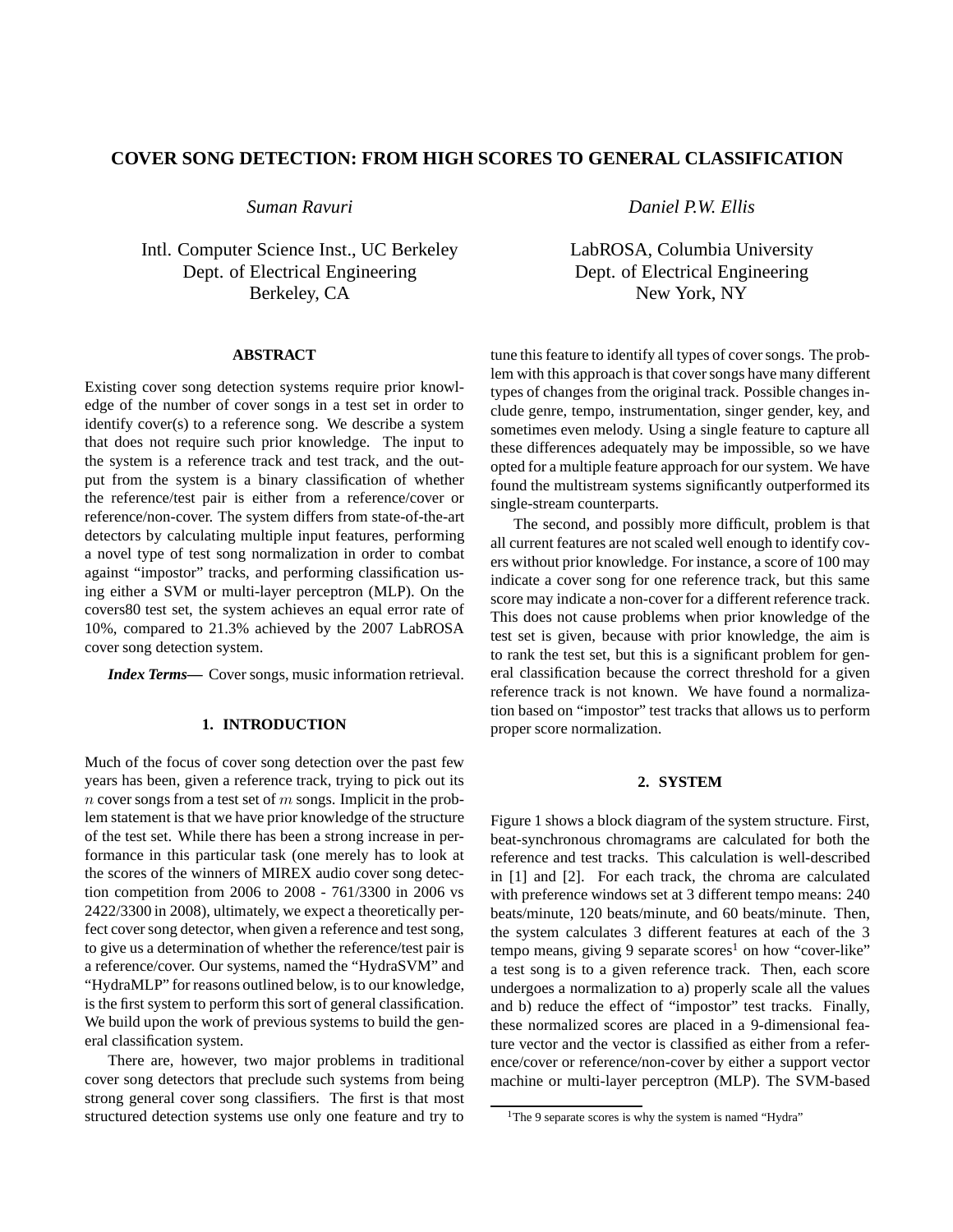

**Fig. 1**. Block Diagram of Hydra Systems.

system is called "HydraSVM" while the MLP-based counterpart is named "HydraMLP"

The next few subsections outline the system in more depth.

#### **2.1. Feature Calculation**

#### *2.1.1. Feature 1*

This feature is the one used in the 2006 LabROSA submission to the MIREX audio cover song competition and details of its calculation can be found in [1]. The system square-root compresses the reference and test chroma and cross-correlates the two resulting chroma. The utility of the cross-correlation arises from the observation that if fragments of the reference and test track match - as often happens in a cover - the crosscorrelation will exhibit rapidly-changing peaks at different time lags. This cross-correlation is performed for all twelve circular shifts of the test chroma and the shift for which the highest cross-correlation peak score occurs is selected. Then, that cross-correlation is high-pass filtered to remove the general triangular structure, leaving only the peaks. Finally, the score of the maximum peak is outputted as a feature.

## *2.1.2. Feature 2*

This cross-correlation feature, used in the 2007 LabROSA and described in [3], is a minor variant of that described in Section 2.1.1. For this feature, the chroma energy of each beat of the chromagram is normalized to sum to one after squareroot compression. Then, the chromagram itself is high-pass filtered to de-emphasize a same note being played for multiple beats. Then, cross-correlation is performed as above, and the maximum value of all twelve cross-correlations is outputted as the feature. [3] cited a performance improvement of this feature as a reason to switch features, but we have since found that keeping both features leads to better performance.

## *2.1.3. Feature 3*

This is a feature re-implemented from [4] and modified for use with beat-synchronous, 12-dimensional chroma instead of



**Fig. 2**. Top Pane: Smith-Waterman matrix at 240bpm. Bottom Pane: SW matrix at 60 bpm.

93ms-windowed, 36-dimensional Harmonic Pitch Class Profiles.

The dynamic programming feature is a two stage process. First, the cover song detection system calculates a "binary similarity matrix" of the reference/test pair. Then, the Smith-Waterman algorithm is run on the binary similarity matrix, and the highest value of the dynamic program is returned as a feature. Details of the calculation can be found in [5].

#### **2.2. Multiple Tempo Levels**

Sometimes, an incorrect tempo level in the beat-tracking algorithm will lead to poor representation of the musical progression of the reference or cover track. This will invariably lead to bad feature scores, even if the features themselves are somewhat robust to changes in melody. In order to circumvent this problem, we calculate the three above features from chroma beat-tracked at 240 beats/minute, 120 beats/minute, and 60 beats/minute. We also experimented with mixing tempo levels (i.e. using 240 beats/minute for the reference track and 120 beats/minutes for the test track), but including these cross-tempos resulted in no performance improvement.

Figure 2 shows Smith-Waterman matrices for a reference/cover pair at 240 beats/minute (top pane) and 60 beats/minute (bottom pane). At 240 beats/minute, there is a very small matching region and this region is indistinguishable from reference/non-cover matrices, but at 60 beats/minute, the matrix exhibits very strong matching characteristics and looks very much like that of a reference/cover.

## **2.3. Feature Normalization**

In order to introduce the idea of feature normalization, consider a chromagram of a test song such that all the semitones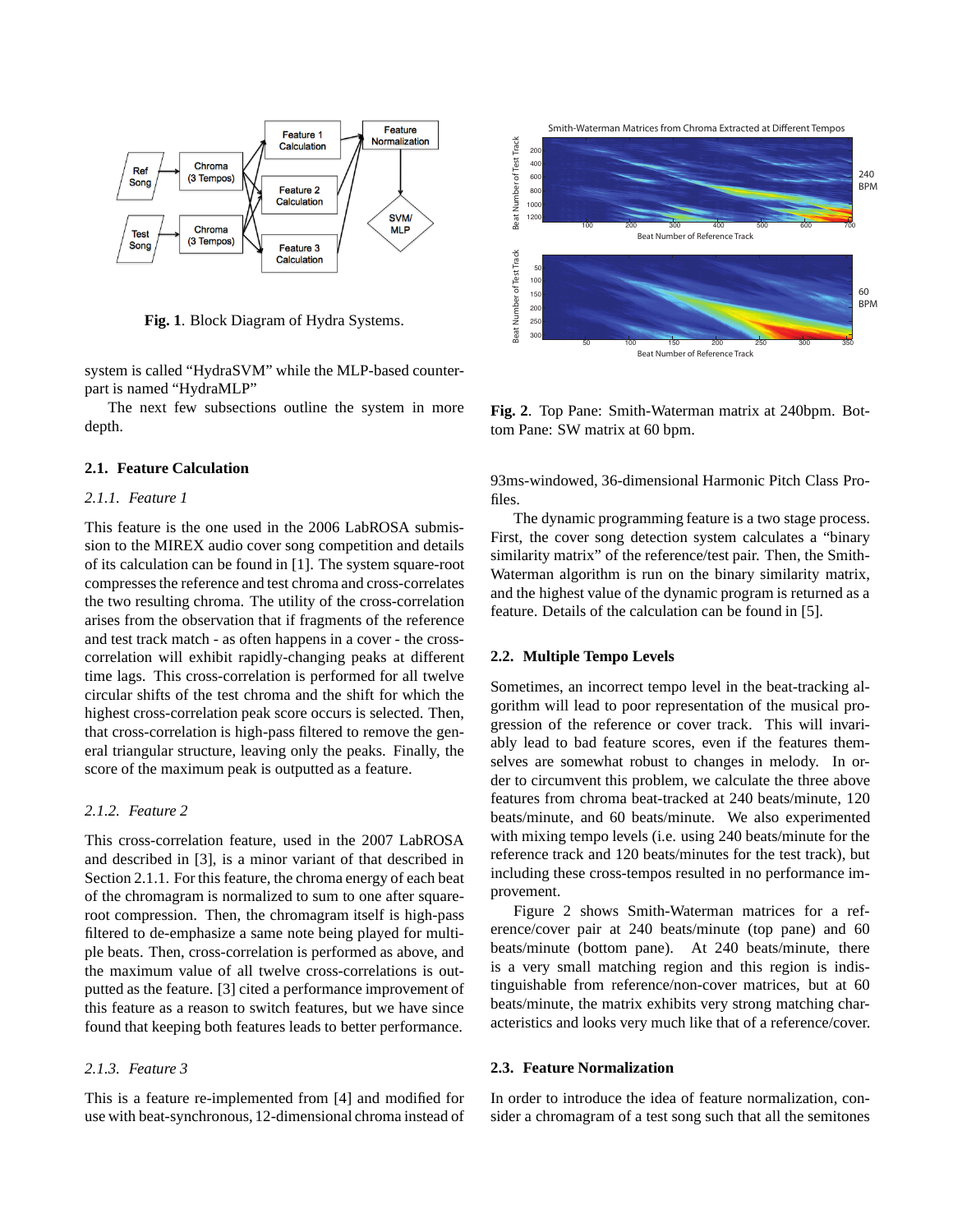

**Fig. 3**. Detection Error Tradeoff Curves for various systems on covers80 test set.

were of equal value and the beats had equal energy to each other (this would be a "white noisy" track). Such an "impostor" track would score highly on all three aforementioned feature calculations and the test track would be classified a cover for every reference song.

In order to combat this problem, for every test track, we calculate features with random reference tracks and take a mean and standard deviation of these features. Since the prior probability of a reference/test pair being a cover is much less than 1%, we can consider this feature normalization to be a form of crude modeling on how the test track performs with random non-cover reference tracks. We then mean/variance normalize the features to obtain a z-score for use during classification.

## **2.4. Classification**

We train a support vector machine and a multilayer perceptron to classify cover songs. Training is done on hypeful.com's 25 best covers of 2008.<sup>2</sup> The set consists of 34 original tracks and 39 covers. Most songs are pop music and between 1 and 3 cover songs exist for each original track.

For training, one has to be careful not to train the classifier on too many reference/non-cover pairs. If, for example, one trains the classifier on all possible combinations of the 34 reference tracks and 39 covers, there would be 39 reference/cover pairs and 1287 reference/non-covers in the training set and during test the classifier would determine that every reference/test pair is a non-cover. We found that removing 75% of the reference/non-cover training examples yields weights that perform well for general classification.

For the support vector machine, we use linear outputs. For the multilayer perceptron, we structure the perceptron with 9 input units (corresponding to each of the 9 features), 75 hidden units, and 2 output units. The outputs are softmax so that the outputs correspond to the probability of the reference/test pair being that of a reference/cover or not.

## **3. EVALUATION**

We tested HydraSVM and HydraMLP on the "covers80" test set.<sup>3</sup> The test set is structured so that there are 80 reference tracks and 1 song per reference in the test set. Each query to the system is a reference song/test track, giving 6400 queries to the system. 80 of these queries are reference/covers, while the other 6320 queries are of reference/non-covers. We also tested these two systems against three different baselines: the 2006 LabROSA MIREX submission, feature-normalized, the 2007 LabROSA MIREX submission, feature-normalized, and one that is a feature-normalized Smith-Waterman feature system. These baselines comprise the current state-of-the-art systems.

Figure 3 shows the DET curves for all 5 systems. The HydraSVM and HydraMLP perform significantly better than the 3 baseline systems and similarly to each other. The Equal Error Rates shown in Table 1 show that the HydraSVM and HydraMLP has a 27.5% and 29.7% relative improvement in EER over the next best system.

<sup>2</sup>http://www.hypeful.com/2008/12/23/25-best-cover-songs-of-2008/

<sup>3</sup> available at http://labrosa.ee.columbia.edu/projects/coversongs/covers80/